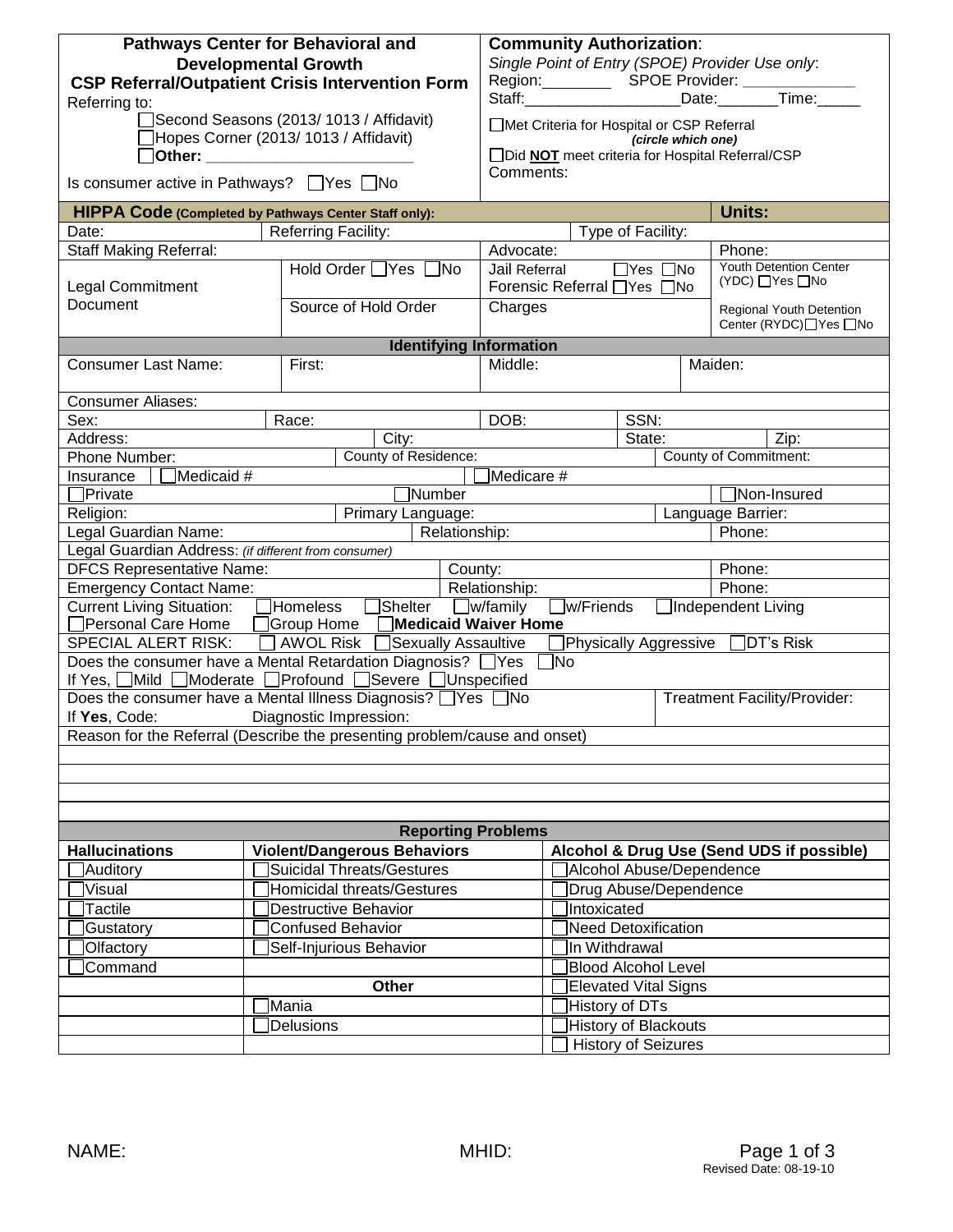| <b>Vital Signs</b>                                                                                                                                                                                                      |        |  |                  |                   |                                                                                                   |        |         |                  |                   |
|-------------------------------------------------------------------------------------------------------------------------------------------------------------------------------------------------------------------------|--------|--|------------------|-------------------|---------------------------------------------------------------------------------------------------|--------|---------|------------------|-------------------|
| Allergies:                                                                                                                                                                                                              |        |  |                  |                   |                                                                                                   |        |         |                  |                   |
| $B/P$ :                                                                                                                                                                                                                 | Pulse: |  | Respiration:     |                   | Temperature:                                                                                      |        | Height: |                  | Weight:           |
| If vital signs are not obtained, provide explanation:                                                                                                                                                                   |        |  |                  |                   |                                                                                                   |        |         |                  |                   |
| Does the consumer have any Medical/Physical problems or Limitation? $\Box$ Yes $\Box$ No (If Yes, please explain)                                                                                                       |        |  |                  |                   |                                                                                                   |        |         |                  |                   |
| 1No<br>If seizures are they alcohol or Drug Related?<br>]Yes                                                                                                                                                            |        |  |                  |                   |                                                                                                   |        |         |                  |                   |
| Is consumer PREGNANT? □ Yes  <br>$\Box$ No<br>Unknown If Yes, Length of pregnancy<br>Date of last prenatal visit                                                                                                        |        |  |                  |                   |                                                                                                   |        |         |                  |                   |
| Needs Assistance with wheelchair or ambulation? UYes UNo Needs Rehabilitative services or more permanent Placement? UYes UNo                                                                                            |        |  |                  |                   |                                                                                                   |        |         |                  |                   |
| List current medications taken in the last week (or fax medication log):<br>Name<br>Amount                                                                                                                              |        |  |                  |                   |                                                                                                   |        |         |                  |                   |
| Last Taken<br>Frequency                                                                                                                                                                                                 |        |  |                  |                   |                                                                                                   |        |         |                  |                   |
|                                                                                                                                                                                                                         |        |  |                  |                   |                                                                                                   |        |         |                  |                   |
|                                                                                                                                                                                                                         |        |  |                  |                   |                                                                                                   |        |         |                  |                   |
|                                                                                                                                                                                                                         |        |  |                  |                   |                                                                                                   |        |         |                  |                   |
|                                                                                                                                                                                                                         |        |  |                  |                   | <b>Alcohol and Drug Use/ ABUSE</b>                                                                |        |         |                  |                   |
| <b>Name</b>                                                                                                                                                                                                             | Amount |  | <b>Frequency</b> | <b>Last Taken</b> | <b>Name</b>                                                                                       | Amount |         | <b>Frequency</b> | <b>Last Taken</b> |
| Alcohol                                                                                                                                                                                                                 |        |  |                  |                   | Crack/Cocaine                                                                                     |        |         |                  |                   |
| Marijuana                                                                                                                                                                                                               |        |  |                  |                   | Methadone                                                                                         |        |         |                  |                   |
| <b>Stimulants</b>                                                                                                                                                                                                       |        |  |                  |                   | Inhalants                                                                                         |        |         |                  |                   |
| Heroin                                                                                                                                                                                                                  |        |  |                  |                   | Other                                                                                             |        |         |                  |                   |
| If the answer to any of the following questions is yes, usually the consumer is inappropriate for the level of<br>care at a MHDDAD Regional Hospital or Second Season. The consumer will require further evaluation and |        |  |                  |                   |                                                                                                   |        |         |                  |                   |
| discussion.                                                                                                                                                                                                             |        |  |                  |                   |                                                                                                   |        |         |                  |                   |
| Does the consumer?                                                                                                                                                                                                      |        |  |                  |                   |                                                                                                   | Yes    | No      | If Yes, Explain  |                   |
| 1. Require highly specialized medical services, dialysis, or high acuity nursing<br>care?                                                                                                                               |        |  |                  |                   |                                                                                                   |        |         |                  |                   |
| 2. Require IV Fluids, IV antibiotics, or hyperalimentation?                                                                                                                                                             |        |  |                  |                   |                                                                                                   |        |         |                  |                   |
| 3. Require further evaluation of acute care of chest pain, hypertension, or<br>diabetes?                                                                                                                                |        |  |                  |                   |                                                                                                   |        |         |                  |                   |
| 4. Have a diagnosis of delirium or altered level of consciousness?                                                                                                                                                      |        |  |                  |                   |                                                                                                   |        |         |                  |                   |
| 5. Have an indwelling urinary or other catheter?                                                                                                                                                                        |        |  |                  |                   |                                                                                                   |        |         |                  |                   |
| 6. Have a primary diagnosis of dementia (including Alzheimer's disease)?                                                                                                                                                |        |  |                  |                   |                                                                                                   |        |         |                  |                   |
| 7. Have infections/contagious diseases (e.g. TB, measles, MRSA, etc.) or                                                                                                                                                |        |  |                  |                   |                                                                                                   |        |         |                  |                   |
| wound requiring isolation or procedures to prevent transmission?                                                                                                                                                        |        |  |                  |                   |                                                                                                   |        |         |                  |                   |
| 8. Have a behavioral condition secondary to traumatic brain injury, which may<br>have related organic, physical, or social disorders?                                                                                   |        |  |                  |                   |                                                                                                   |        |         |                  |                   |
| (OCGA Section 37-3-1: "traumatic brain injury shall not be considered mental illness")<br>9. Require continuous administration of oxygen?                                                                               |        |  |                  |                   |                                                                                                   |        |         |                  |                   |
| 10. Have an acute overdose and may be medically unstable?                                                                                                                                                               |        |  |                  |                   |                                                                                                   |        |         |                  |                   |
| 11. Has the consumer been evaluated to determine the need for medication to                                                                                                                                             |        |  |                  |                   |                                                                                                   |        |         |                  |                   |
| reduce anxiety or agitation prior to transportation?                                                                                                                                                                    |        |  |                  |                   |                                                                                                   |        |         |                  |                   |
| THE HOSPITAL IS NOT APPROVED AS A MEDICAID PROVIDER FOR INPATIENT PSYCHIATRIC SERVICES                                                                                                                                  |        |  |                  |                   |                                                                                                   |        |         |                  |                   |
|                                                                                                                                                                                                                         |        |  |                  |                   | <b>SPECIAL INSTRUCTIONS</b>                                                                       |        |         |                  |                   |
| * Please fax labs and/or drug screens, if available                                                                                                                                                                     |        |  |                  |                   |                                                                                                   |        |         |                  |                   |
| * Forensic Court Ordered referrals require authorization by Forensic Services and completion of the High Risk Form.                                                                                                     |        |  |                  |                   |                                                                                                   |        |         |                  |                   |
| Second Seasons will <b>NOT</b> accept Forensic Court Ordered Referrals                                                                                                                                                  |        |  |                  |                   |                                                                                                   |        |         |                  |                   |
| * Referrals from jails, prisons, youth detention centers, court systems, and other criminal justice systems require<br>completion of the High Risk Form.                                                                |        |  |                  |                   |                                                                                                   |        |         |                  |                   |
| * All criminal/court order requests must be received in written communication before approval for transport.                                                                                                            |        |  |                  |                   |                                                                                                   |        |         |                  |                   |
| *All legal commitment documents must be completed correctly and faxed before approval for transport. The original                                                                                                       |        |  |                  |                   |                                                                                                   |        |         |                  |                   |
| legal commitment documents must accompany consumer at the time of transport.                                                                                                                                            |        |  |                  |                   |                                                                                                   |        |         |                  |                   |
| Initial Crisis Plan and Recommended Follow-Up:                                                                                                                                                                          |        |  |                  |                   |                                                                                                   |        |         |                  |                   |
|                                                                                                                                                                                                                         |        |  |                  |                   | Consumer Survey: Was this service helpful in deescalating the crisis for the consumer? □ Yes □ No |        |         |                  |                   |

Staff Signature Date